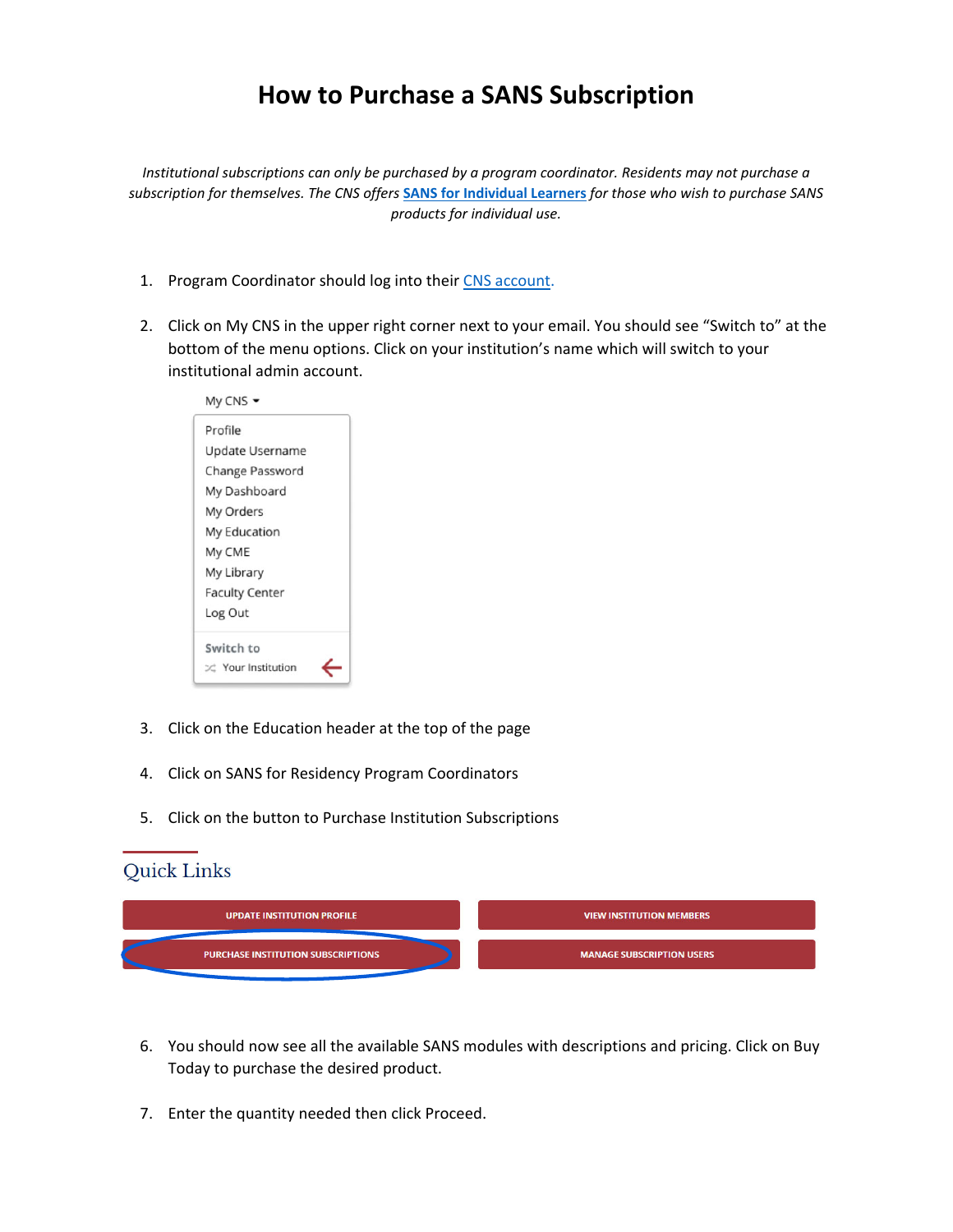- 8. Click No Thanks if you do not wish to make a donation.
- 9. You will be brought to the payment screen where you can submit your credit card payment. (There is no option to create an invoice for a check payment at this time.)

#### **To grant access to your residents:**

10. Once you have completed your payment, go back to the Education header, go to SANS for Residency Program Coordinators, and click on the red button for Manage Subscription Users.

## Quick Links



11. Find the subscription you purchased. Click on the little pencil icon to assign seats (residents).

| <b>SANS</b><br>Module<br><b>Bundle</b> | Active | 10/6/2021 | 10/5/2022 | \$300.00<br>Yearly | <b>No</b> |  |
|----------------------------------------|--------|-----------|-----------|--------------------|-----------|--|
|                                        |        |           |           |                    |           |  |

12. Scroll down to Institution Seats and click on Edit. Then click Add Member.

| EDIT<br><b>Institution Seats</b>                                                                                                                                                                                                                                                                                                                                                                                                                                                                                                                                                                                                                                                                                   |
|--------------------------------------------------------------------------------------------------------------------------------------------------------------------------------------------------------------------------------------------------------------------------------------------------------------------------------------------------------------------------------------------------------------------------------------------------------------------------------------------------------------------------------------------------------------------------------------------------------------------------------------------------------------------------------------------------------------------|
| 13. Select resident's name from the drop-down menu and Save.<br>If you do not see your resident's name in the drop-down menu, you will need to add<br>a.<br>them to your institution first.<br>Go back to the Education header at the top of the page<br>b.<br>Click on SANS for Residency Program Coordinators<br>$\mathsf{C}$ .<br>Scroll down and click on the red button for "View Institution Members"<br>d.<br>Click on the Edit button to add new residents.<br>$e_{1}$<br>f.<br>To add a new resident, click on the Add Contact button. Type their name in the Contact<br>field. The system will search for the account by name. Please allow a few seconds for<br>the system to search as it can be slow. |
| Contact:<br>Type Name, Email, or ID<br><b>Remove Contact</b><br><b>Resident</b><br>Type:<br>╰                                                                                                                                                                                                                                                                                                                                                                                                                                                                                                                                                                                                                      |
| If the resident has more than one account, be sure to select the one that says Resident<br>g.<br>(CNS) next to their name. If you do not select the one that says Resident (CNS), the                                                                                                                                                                                                                                                                                                                                                                                                                                                                                                                              |

subscription will not link to the right account. Select "Resident" for the account type.